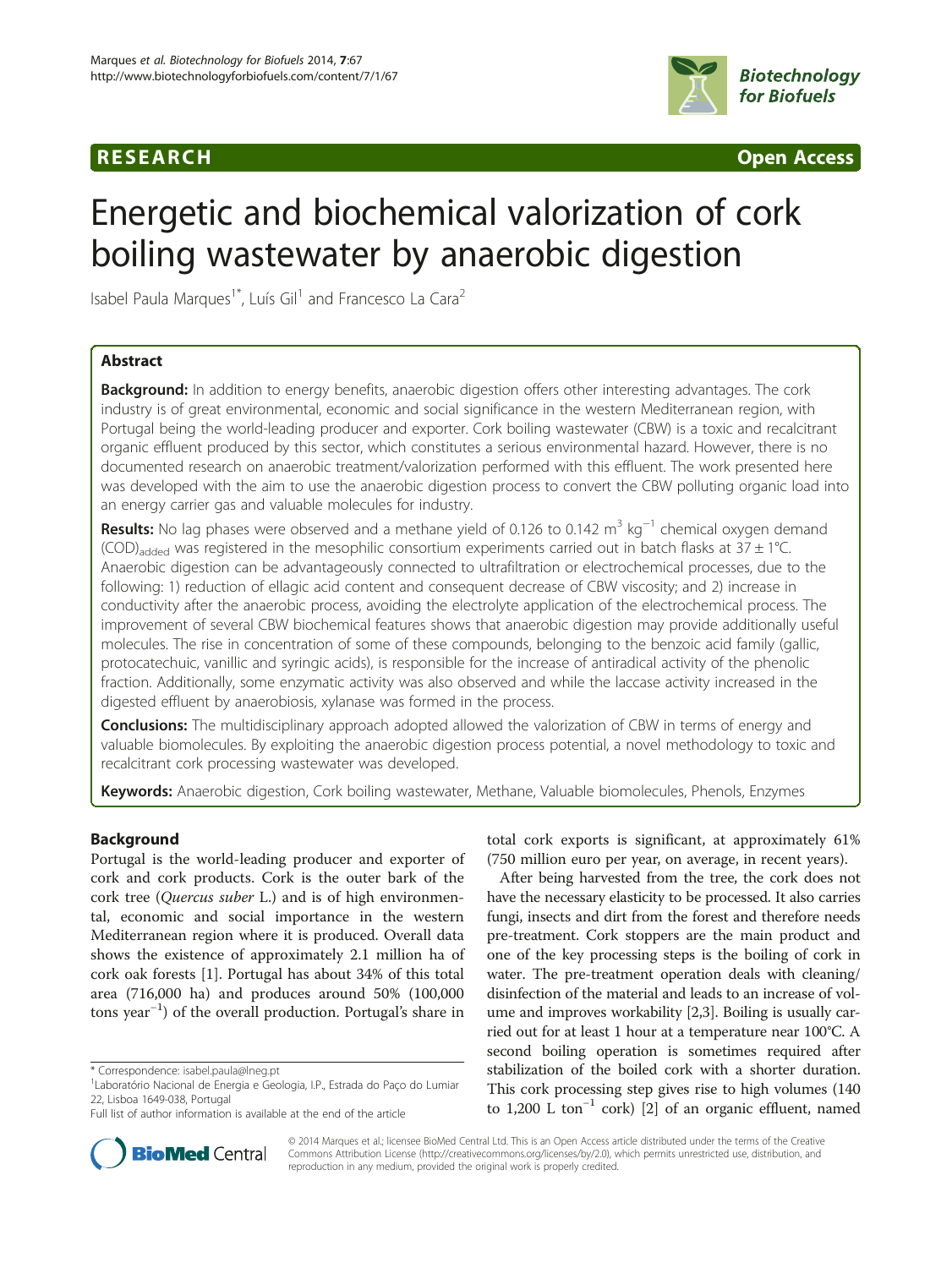cork boiling wastewater (CBW). The composition of CBW depends on the type of cork material to be boiled and the number of boiling cycles, which differs from company to company. This residue has no useful purpose and its polluting potential makes it a serious environmental hazard due to the toxic and recalcitrant organic content.

CBW is characterized by an acid pH and the presence of phenolic compounds and tannins. This presents high acute toxicity for several tested organisms [\[4,5](#page-9-0)], which means that CBW has to be treated before disposal. The studies undertaken regarding CBW treatment comprise simple and combined methodologies that have been largely based on physical and chemical processes, such as: ultrafiltration and/or nanofiltration [\[6-11](#page-9-0)]; flocculation/flotation/ultrafiltration [\[12](#page-9-0)]; ozone and membrane filtration [[13\]](#page-9-0); ozonation combined with hydrogen peroxide and UV radiation [[14,15](#page-9-0)]; solarphoto-Fenton and solarphotocatalysis [\[16,17](#page-9-0)]; and Fenton oxidationcoagulation/flocculation [[18\]](#page-9-0). However, many of these treatments are expensive and may give rise to pollutants.

Various techniques have been reported to be developed by applying biological processes, such as the following examples: aerobic bacteria isolation to degrade cork phenolic compounds [\[19](#page-9-0)]; chemical oxidation combined with biodegradation (by culture enrichments), which improves the bioavailability of the CBW organic matter [[20](#page-9-0)]; fungal strains used to detoxify the CBW [[21](#page-9-0)]; and ozonation coupled to the aerobic degradation in an activated sludge system [\[22\]](#page-9-0). Biological methodologies can effectively contribute to the economic viability of the treatment process and have been successfully applied in the valorization of other agro-industrial effluents similar to CBW. As an example, olive mill wastewater (OMW) is known for its environmental impact and treatment/valorization difficulties [[23](#page-9-0)-[25](#page-9-0)]. Anaerobic digestion is a promising technology for the treatment of the organic effluents and for the simultaneous recovery of its energetic potential through methane production [\[26,27](#page-9-0)]. Despite the advantages of the anaerobic process, there is no information in the literature of its application to cork effluents. As with other similar agro-forestry waste materials, there is evidence that CBW contains by-products of high added value that could be useful for industrial applications. In addition to the energetic valorization through anaerobic techniques, particular CBW components may show biological activities of industrial interest. Identification and characterization of these compounds will lead to effluent valorization, contributing to an increase in profit in the cork sector.

The main purpose of this work was to evaluate the possibility of using the anaerobic digestion process to remove the polluting organic load contained in the CBW. Moreover, it was also intended to understand whether this process could be used as a valorization method for this type of effluent, producing an energy carrier gas and different valuable molecules for industry (Figure 1). To be able to evaluate this, the composition of phenolic compounds and enzymes was determined.

## Results and discussion

## Cork boiling wastewater (CBW) as the substrate

CBW is an aqueous and complex effluent of the cork industry that presents an acid pH (5.8) and organic potential of 6.5 kg COD m−<sup>3</sup> , mainly in soluble form (soluble COD =  $6.2 \text{ kg m}^{-3}$ ). This wastewater is rich in phenolic compounds (about 1 kg m−<sup>3</sup> ) and is deprived of nitrogen content (0.04 kg m−<sup>3</sup> ), as reported in Table [1.](#page-2-0) Similar parameter values have been reported in the literature (see Table [2](#page-3-0)). This shows that CBW cannot be disposed of without being subjected to prior treatment. This effluent is characterized by an unbalanced composition, low biodegradability, deep dark colour and toxic/inhibiting capacity, which makes it difficult to handle as a substrate. The discrepancy between concentrations of biological oxygen demand (BOD) and COD data leads to low values of BOD/COD ratios, which means that as a substrate CBW is difficult to biodegrade. Table [2](#page-3-0) presents various

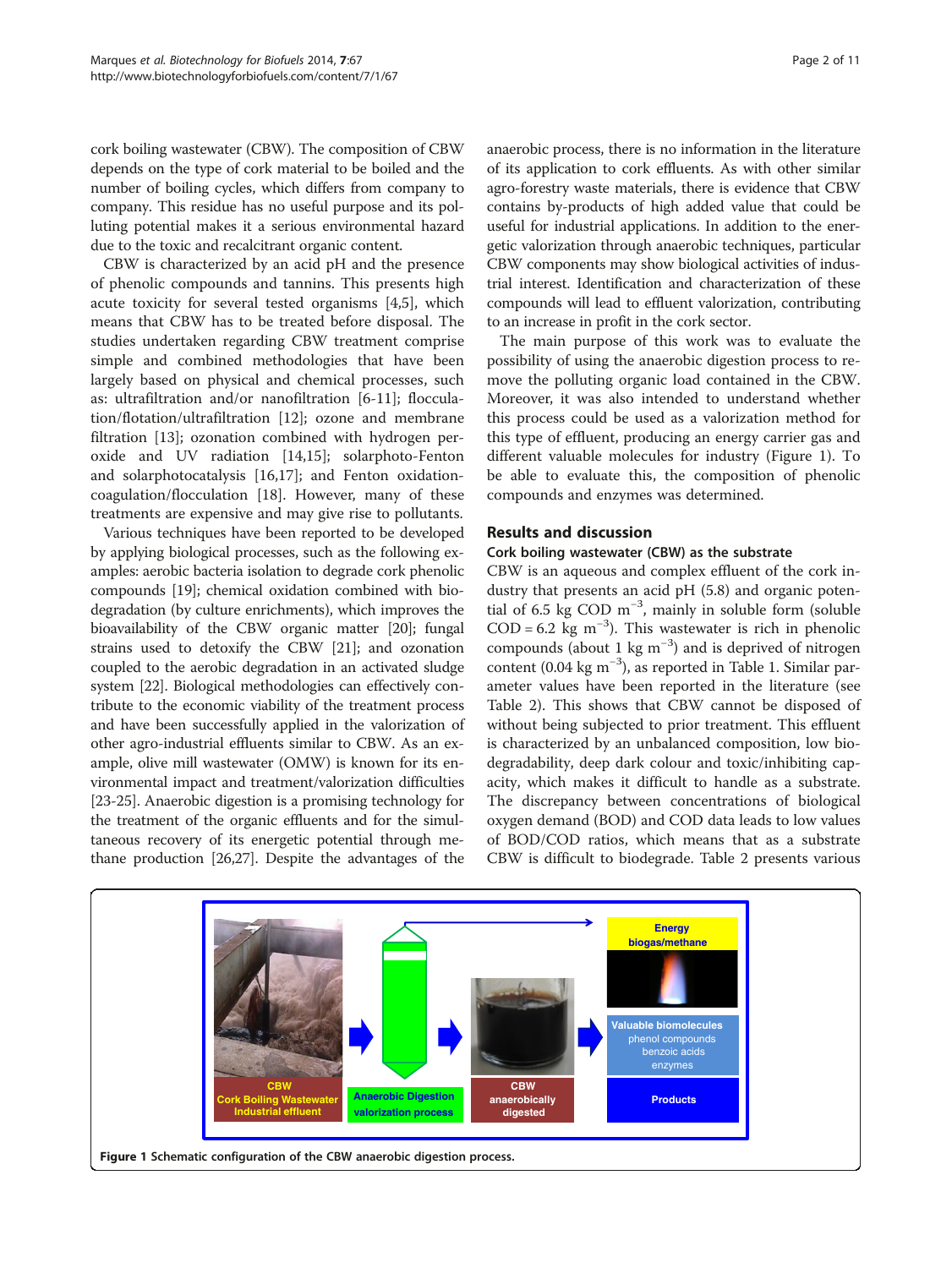<span id="page-2-0"></span>parameters that characterize CBW of different origins. Santos et al. [[28\]](#page-9-0) obtained BOD/COD ratios varying from 0.2 to 0.3 and Benítez et al. [[22\]](#page-9-0) reported a value of 0.6.

The low biodegradability degree is decreased by increasing the load of cork planks boiled and the concentration of tannins in the wastewater [[28\]](#page-9-0). On the other hand, acute and chronic toxicity tests performed with organisms of different trophic levels classify this wastewater as ecotoxic [[5,29](#page-9-0)]. The CBW inhibiting capacity is mainly related to the acid pH, lack of nitrogen and the presence of phenolic compounds (19% of the total COD, as presented in Table 1).

## Gas production

The methane production obtained in the biodegradability tests performed at 3 and 6 kg COD  $m^{-3}$  of CBW was measured over 44 days. No lag phases were observed in the presence of CBW. In the batch experiments performed with 3 kg COD m−<sup>3</sup> , the maximum methane production (15 mg COD-CH<sub>4</sub> batch<sup>-1</sup>) was attained after 15 days and was kept stable until the end of the experimental time. In the batch experiment performed with 6 kg COD m−<sup>3</sup> , most of the methane was produced in the first 15 days of the experimental run, having evolved to 27 mg COD-CH<sub>4</sub> batch<sup>-1</sup> at the end.The present data suggest that CBW can be regarded as an interesting substrate for the production of biogas through a biotransformation process.

More diluted wastewater (3 kg COD m−<sup>3</sup> ) shows higher conversion efficiency than the original substrate (6 kg COD m<sup>-3</sup>): 0.142 m<sup>3</sup> CH<sub>4</sub> kg<sup>-1</sup> COD<sub>added</sub> ± 0.014 versus 0.126 m<sup>3</sup> CH<sub>4</sub> kg<sup>-1</sup> COD<sub>added</sub> ± 0.013. Comparison of these data with the average value of 0.131 m<sup>3</sup> CH<sub>4</sub> kg<sup>-1</sup> COD of influent, obtained in the anaerobic hybrid

|  |  | <b>Table 1 Characterization of CBW</b> |  |  |
|--|--|----------------------------------------|--|--|
|--|--|----------------------------------------|--|--|

| Parameter                           | $CBW^a$         |
|-------------------------------------|-----------------|
| pH                                  | $5.8 \pm 0.0$   |
| CODt (kg $m^{-3}$ )                 | $6.5 \pm 0.1$   |
| CODs (kg $\text{m}^{-3}$ )          | $6.2 \pm 0.1$   |
| $BOD$ (kg m <sup>-3</sup> )         |                 |
| TS (kg $m^{-3}$ )                   | $5.13 \pm 0.08$ |
| VS (kg $\rm m^{-3}$ )               | $4.05 \pm 0.04$ |
| TSS (kg $\rm m^{-3}$ )              | $0.58 \pm 0.11$ |
| VSS (kg $m^{-3}$ )                  | $0.15 \pm 0.07$ |
| Conductivity (mS $cm^{-1}$ )        | $1.5 \pm 0.1$   |
| Total phenols (kg $\text{m}^{-3}$ ) | $1.20 \pm 0.00$ |
| Total nitrogen (kg $m^{-3}$ )       | $0.04 \pm 0.00$ |

 $^{\text{a}}$ Values expressed as an average  $\pm$  standard deviation of three replicates. BOD, biological oxygen demand; CBW, cork boiling wastewater; CODs, soluble chemical oxygen demand; CODt, total chemical oxygen demand; TS, total solids; TSS, total suspended solids; VS, volatile solids; VSS, volatile suspended solids.

reactor digesting the raw OMW in a continuous mode [[24\]](#page-9-0), shows that they are of the same order of magnitude. Although there was a lower methane yield, the highest concentration of CBW tested did not inhibit or negatively influence the gas production. Using a double CBW concentration, the volume of methane produced was also double the volume obtained with 3 kg COD m−<sup>3</sup> .

Biogas/methane is an energy source and the cork processing activity is an important energy consumer. Thus, the gas flow obtained from the anaerobic digestion treatment can be applied in the cork processing operation. The estimated total volume of CBW produced yearly in Portugal is  $30,374$  m<sup>3</sup> and the annual energy potential of this wastewater could amount to a global energy production in a combined heat and power (CHP) system of greater than 165,000 kWh. The digested material is detoxified and can be used advantageously in agriculture. The remaining organic matter and nutrients are a useful additive for the cork oak forests.

## CBW organic load removal

The CBW methane yield obtained at 3 and 6 kg COD  $m^{-3}$ (0.142 and 0.126 m<sup>3</sup> CH<sub>4</sub> kg<sup>-1</sup> COD<sub>added</sub>) [\[30](#page-9-0)] corresponds to a COD removal of 40% and 36%, respectively. These results are comparable to others found in the literature also using biological methods. Benítez et al. [\[22\]](#page-9-0) used an activated sludge process and obtained a COD removal of 13% to 37%; and Mendonça et al. [\[21\]](#page-9-0) ran fungi degradation tests, which obtained removals of 48% to 62%, and sequential biodegradation experiments, which resulted in a slight increase in COD removal that did not exceed about 10%. In the present case, an organic fraction of approximately 60% remained to be degraded under tested anaerobic conditions. This might be related to the presence of none or difficult biodegradable substances, or to inhibition of the microbial consortium [\[31-33\]](#page-9-0). The first case is more likely to have occurred in the present research, where the effect of the presence of recalcitrant compounds was more important than the development of any inhibiting process. This consideration is supported by the fact that no lag phases were detected in the presence of this potentially toxic/inhibitor substrate. The utilization of an adapted biomass to the OMW treatment may have contributed positively to the good performance of digestion start-up units operating with CBW. The anaerobic digestion could provide a detoxified stream with a lower loading rate than the initial CBW, once proven that it is possible to digest this difficult substrate. Consequently, the anaerobic process makes the effluent environmentally friendlier and allows a more appropriate use of the large volumes of wastewaters produced every year.

#### Volatile fatty acids (VFA) and pH

The good operational behaviour of the units is also confirmed by the concentration and composition of volatile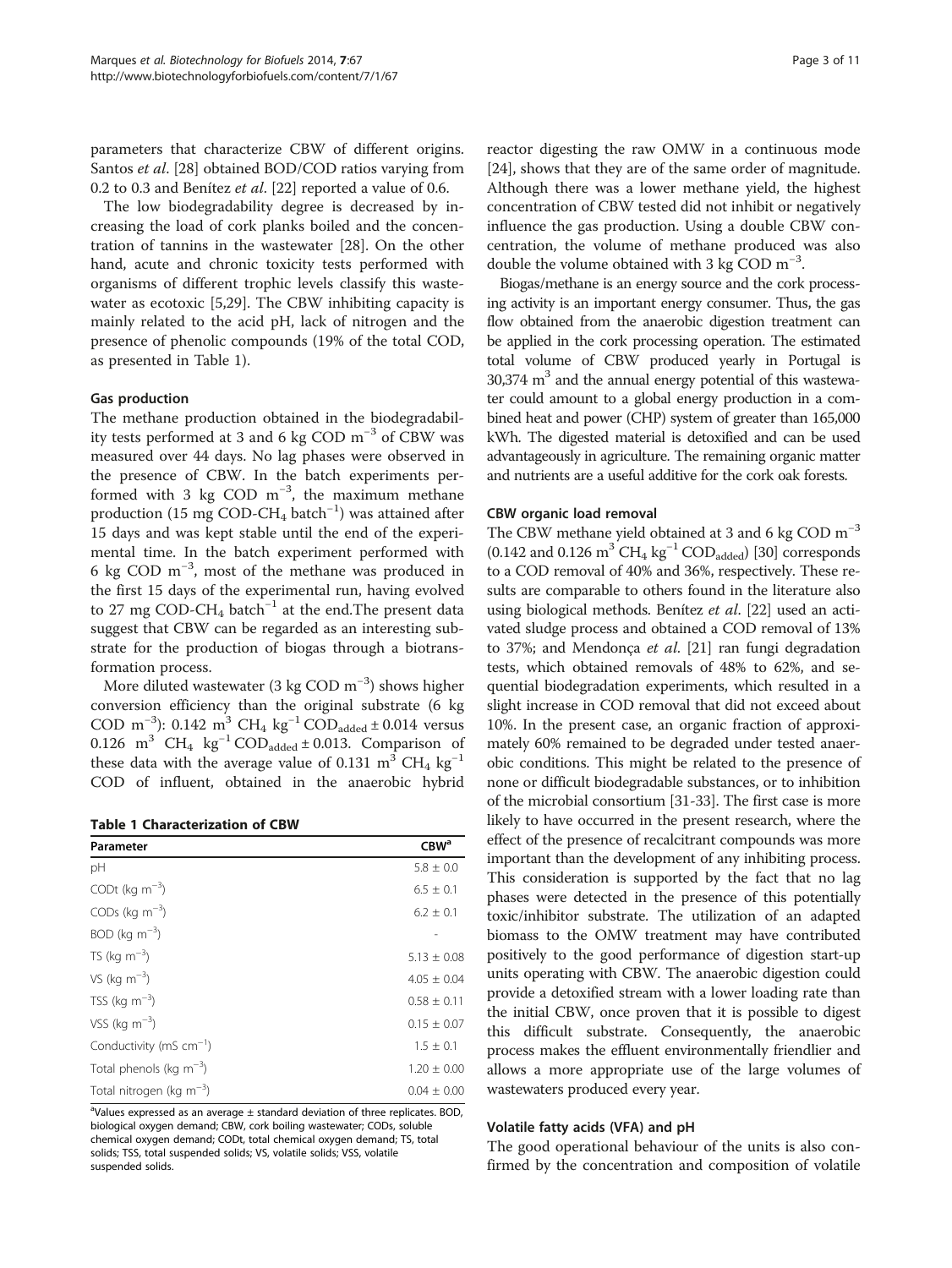| Parameter                        | Acero<br>et al. [15]     | <b>Benítez</b><br>et al. [22] | <b>Bernardo</b><br>et al. [6] | <b>Benítez</b><br>et al. [7] | Dias-Machado<br>et al. [20] | Vilar<br>et al. [17]     | Mendonça<br>et al. [21]  | <b>Santos</b><br>et al. [28] |
|----------------------------------|--------------------------|-------------------------------|-------------------------------|------------------------------|-----------------------------|--------------------------|--------------------------|------------------------------|
| pH                               | 4.8                      | 5.4                           | 4.7 to 5.1                    | 4.7                          | 4.7 to 5.7                  | 7.5                      | 4.8 to 5.1               | 4.6 to 6.2                   |
| $COD$ (kg m <sup>-3</sup> )      | 1.6                      | 1.9                           | 2.29 to 2.60                  | 4.29                         | 2.3 to 4.6                  | 4.7                      | 7.4                      | 2.26 to 11.50                |
| $BOD_5$ (kg m <sup>-3</sup> )    | 0.75                     | 1.15                          | 0.875 to 0.90                 | 1.75                         | 0.49 to 0.74                | 0.75                     | 1.3                      | 0.5 to 3.5                   |
| TOC (kg $m^{-3}$ )               |                          | ٠                             | 0.671 to 1.57                 | ٠                            | 1.2 to 2.0                  |                          | $\overline{\phantom{a}}$ | 1.2 to 2.0                   |
| TS (kg $m^{-3}$ )                |                          |                               |                               |                              |                             |                          | $\overline{\phantom{a}}$ | 1.1 to $1.5$                 |
| VS (kg $m^{-3}$ )                | $\overline{\phantom{a}}$ | ۰                             |                               | $\overline{\phantom{a}}$     | $\overline{\phantom{a}}$    | $\overline{\phantom{a}}$ | $\overline{\phantom{a}}$ | 0.85 to 1.0                  |
| TSS (kg $m^{-3}$ )               | 0.12                     |                               |                               | 0.28                         | $\overline{\phantom{a}}$    | 0.124                    |                          |                              |
| VSS (kg $\text{m}^{-3}$ )        |                          |                               |                               | $\overline{a}$               |                             | 0.102                    |                          |                              |
| Conductivity<br>$(mS cm^{-1})$   |                          |                               | 0.934 to 0.935                |                              |                             | 2.9                      |                          | 1.40 to 1.64                 |
| Total phenols<br>(kg $m^{-3}$ )  | 0.305 <sup>b</sup>       | 0.29 <sup>b</sup>             | 0.36 to $0.41^{\circ}$        |                              | 0.66 to $0.78^{\circ}$      | $0.74$ <sup>†</sup>      | 1.3 <sup>9</sup>         | $\binom{a}{b}$               |
| Tannins (kg $\text{m}^{-3}$ )    |                          |                               | 0.25 to $0.27d$               | 0.761                        |                             |                          |                          |                              |
| Total nitrogen<br>(kg $m^{-3}$ ) |                          |                               |                               |                              |                             | 0.31                     |                          | 0.06 to 0.2                  |
| Toxicity (UT)                    |                          |                               |                               |                              |                             |                          | 3.4 to 12.3              |                              |

<span id="page-3-0"></span>Table 2 Characterization of CBW reported in the literature

<sup>a</sup>Phenolic content as C<sub>6</sub>H<sub>5</sub>OH (0.2 to 0.6 kg m<sup>−3</sup>), phenolic content as caffeic acid (0.48 to 0.58 kg m<sup>−3</sup>), polyphenolic content as gallic acid (1.0 to 3.5 kg m<sup>−3</sup>) and tannins as tannic acid (0.85 to 1.70 kg m<sup>−3</sup>); <sup>b</sup>total phenols as caffeic acid; <sup>c</sup>total phenols as tannic acid; <sup>d</sup>tannins as tannic acid; <sup>e</sup>polyphenol content; <sup>f</sup>polyphenols as caffeic acid; <sup>g</sup>lignin and tannin. BOD<sub>5</sub>, biological oxygen demand of 5 days; CBW, cork boiling wastewater; COD, chemical oxygen demand; TOC, total organic carbon; TS, total solids; TSS, total suspended solids; VS, volatile solids VSS, volatile suspended solids.

fatty acids (VFA) and pH values (Table 3). The microbial population is sensitive to the presence of inhibitory substances and also to pH [\[31\]](#page-9-0). Neutral/basic pH values are favourable to the development of anaerobic digestion, while acid pH conditions give rise to problems in managing the process. No acid pH values were recorded at the end of the experiments and a slight pH increase was observed during the process. With regard to the VFA, the results demonstrated that acetic acid was the only shortchain carboxylic acid present in the original CBW, inoculum and effluents of both operating conditions. Most of the methane produced had its origin in acetic acid and this gives an indication of the stability of the process. It is noted that the VFA concentrations in the original CBW and in the inoculum  $(AD<sub>0</sub>)$  are the highest and are similar.

| of the medium and removal of acids occurred during the<br>process. A decrease of 36% of VFA (acetic acid) concentra- |
|----------------------------------------------------------------------------------------------------------------------|
| tion was observed with 6 kg COD $m^{-3}$ . It was possible to                                                        |
|                                                                                                                      |
| digest CBW by a biological process such as anaerobiosis.                                                             |
| However, it must be emphasized that the anaerobic ex-                                                                |
| periments worked without any pre-treatment of the re-                                                                |
| actor influent and only pH correction was undertaken.                                                                |
| Considering the experience obtained in successfully hand-                                                            |
| ling the anaerobic digestion of unbalanced and inhibiting                                                            |
| industrial effluents, such as the olive oil production efflu-                                                        |
| ent (OMW), without any pre-treatment or correction of                                                                |
| the substrate, the authors are continuing research in order                                                          |
| to also avoid the pH correction step on CBW, and to at-                                                              |
| tain a simpler and cheaper conversion process.                                                                       |

The initial VFA concentrations did not cause acidification

| <b>Parameter</b>                            | <b>CBW</b>        | AD <sub>0</sub>   | AD <sub>3</sub>   | AD <sub>6</sub>   |
|---------------------------------------------|-------------------|-------------------|-------------------|-------------------|
| pH                                          | $7.20 \pm 0.10$   | $8.23 \pm 0.09$   | $7.67 \pm 0.02$   | $7.52 \pm 0.06$   |
| VFA (kg $\text{m}^{-3}$ )                   | $0.215 \pm 0.023$ | $0.185 \pm 0.036$ | $0.178 \pm 0.048$ | $0.137 \pm 0.013$ |
| Total phenols (mg $mL^{-1}$ )               | $1.20 \pm 0.02$   | $0.05 \pm 0.00$   | $0.90 \pm 0.00$   | $1.41 \pm 0.02$   |
| OD (254 nm)                                 | $43.50 \pm 0.22$  | $8.41 + 0.64$     | $29.08 + 0.66$    | $43.96 \pm 0.00$  |
| DPPH inhibition (%)                         | $74.00 \pm 0.84$  | $78.90 \pm 0.42$  | $76.07 \pm 1.56$  | $80.80 \pm 1.06$  |
| $EC^a$ <sub>50</sub> (antiradical activity) | $7.20 + 0.11$     | $2.22 \pm 0.08$   | $5.90 \pm 0.08$   | $8.74 \pm 0.06$   |
| Conductivity (mS $cm^{-1}$ )                | $1.50 \pm 0.10$   | $4.00 \pm 0.11$   | $4.60 \pm 0.00$   | $5.40 \pm 0.11$   |

a<br>Antiradical activity defined as the amount of antioxidant (expressed as µg of total polyphenols) necessary to decrease the initial DPPH concentration by 50% Values presented as an average ± standard deviation. AD0, blank anaerobic digestion assay; AD3, anaerobic digestion assay at 3 kg COD m<sup>-3</sup> of CBW; AD6, anaerobic digestion assay at 6 kg COD m<sup>-3</sup> of CBW; CBW, cork boiling wastewater, reactor influent; DPPH, 2,2-diphenyl-1-picrylhydrazyl; EC<sub>50</sub>, half maximal effective concentration; OD, optical density; VFA, volatile fatty acid.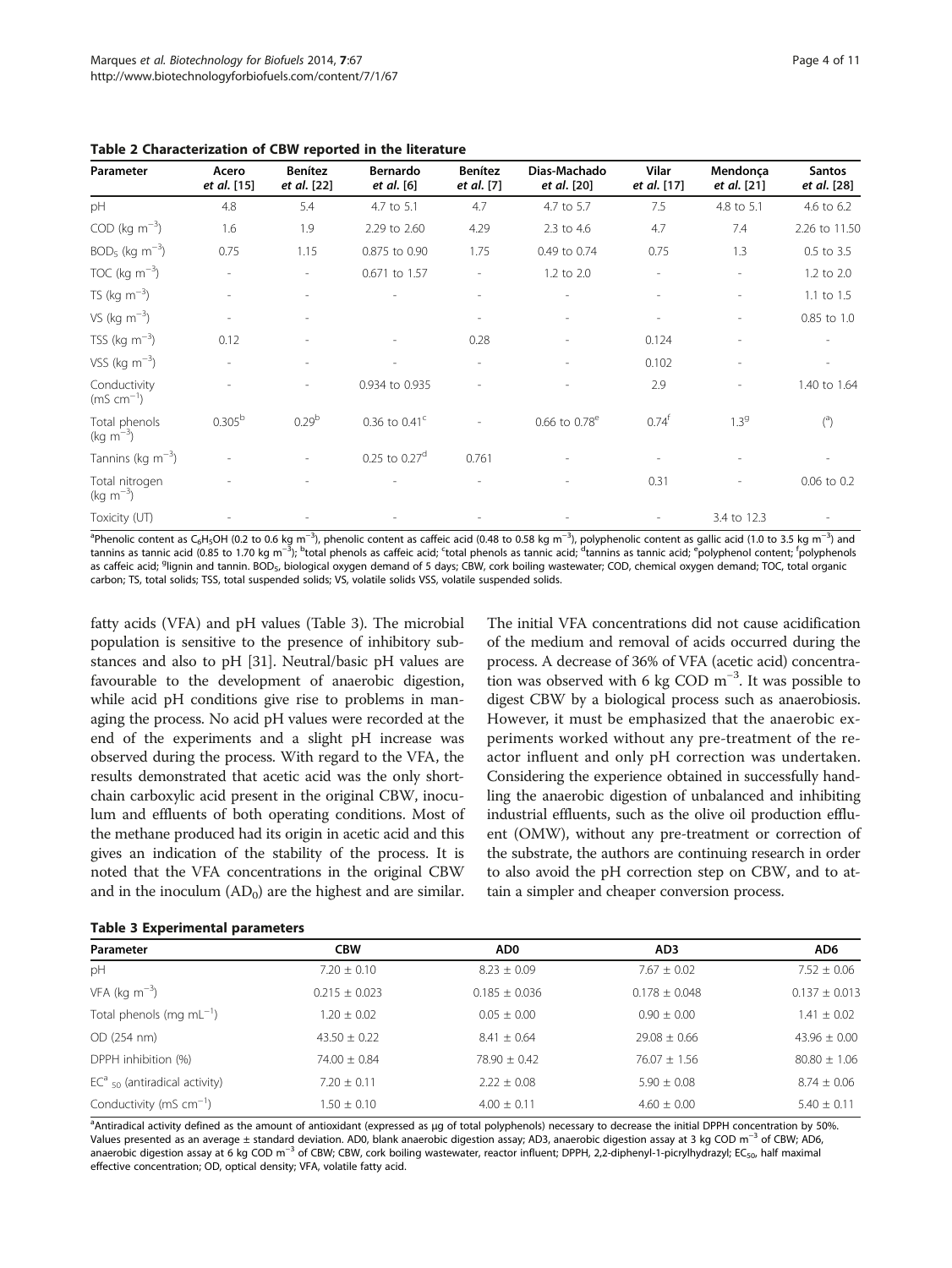#### Phenolic compounds: colour and UV absorption

Data on total phenolic compounds reveal that their concentration in the original fluid was not altered by the anaerobic process under the operational conditions used in the tests (see Table [3](#page-3-0)). The values reported indicate an increase of approximately 18% in the amount of phenols at the end of the experimental run (AD6). Comparing results obtained in the experiments carried out with CBW, the unit with a lower concentration (3 kg COD m<sup>-3</sup>) presents a total concentration of phenols that corresponds to 64% of the total phenol concentration found in the 6 kg COD  $m^{-3}$  unit.

Referring to colour, Field and Lettinga [\[34](#page-9-0)] studied the effect of oxidative colour on methanogenic toxicity and biodegradability of a synthetic phenolic solution. They found that coloured compounds were not biodegradable and their presence did not affect the biodegradability of colourless compounds. In accordance with the above, as the substrate was visually dark at the end of the experiment, this suggests that the phenolic compounds were still present. Moreover, the phenolic fraction holding onto the CBW may not have contributed to the methane production.

Concerning absorbance, no considerable change on the substrate was observed after anaerobic digestion under test conditions. Identical values were obtained (43.5 versus 43.96 optical density (OD), Table [3](#page-3-0)). The absorbance at 254 nm was used to interpret the changes in the aromatic content of the treated wastewater because 254 nm corresponds to the wavelength at which the aromatic and unsaturated compounds show the maximum absorption. The results obtained indicate a minor change in CBW UV absorbance, suggesting that the amount of aromatic content did not change by anaerobiosis. The OD at 3 kg COD m<sup>-3</sup> corresponds to 66% of the values obtained at 6 kg COD  $m^{-3}$  (see Table [3\)](#page-3-0). These results are in accordance with the data on phenolic compounds as they are the main contributors to the UV absorbance at 254 nm.The increase of the concentration of total phenols without change of the UV absorbance value of the digested flow may be explained by the maintenance of the pH values into the alkaline range during the process. As a result, the solubility of the phenolic compounds is maintained and the CBW UV absorbance is not subject to major change.

According to Dias-Machado et al. [\[20\]](#page-9-0), CBW polyphenols are not readily biodegradable. The biodegradation rate was not improved even by using enrichment cultures able to degrade tannic acid and other polyphenols in synthetic culture medium. To improve the rate value, the technique of inorganic nutrient supplementation was used, and nitrogen and phosphorus and an inoculum density 100 times higher was used. Considering the possibility of the polyphenol unavailability for biodegradation and their inhibitory effects on bacteria, Dias-Machado et al. [[20](#page-9-0)] suggested a pre-treatment (chemical oxidation) of CBW to promote the biodegradation.

In our study, the results obtained show that a biological process can be used as a first step of CBW treatment by using the anaerobic digestion process. One of the advantages of this process is the recovery of the methane production from the degradation of the CBW organic fraction. It was observed that CBW contains a concentration of phenolic compounds higher than  $1 \text{ kg m}^3$ , UV absorbance of the substrate did not alter significantly and the dark colour persisted. This means that a significant fraction of organic aromatic matter may remain without being degraded by anaerobiosis. Consequently, further treatment might be needed and anaerobic digestion could be connected to the electrochemical oxidation as a post-treatment stage. The feasibility of a two-step process for the treatment and valorization of olive oil effluent was proven in recent work. Results show that the phenolic fraction, the dark colour and the remaining COD of the anaerobically digested effluent can be removed through the electrochemical process [\[35,36](#page-9-0)]. Furthermore, the obtained flow devoid of organic matter could be discharged or used for other applications.

#### Antiradical potential

An antiradical activity value of half maximal effective concentration  $(EC_{50}) = 7.2$  μg was measured in CBW (see Table [3](#page-3-0)). Similarly to total phenolic compounds, an increase in the antiradical activity was observed after anaerobic digestion, suggesting that the phenol composition varied over the process. Formation of phenols with a different chemical structure may have occurred during the process development. These types of molecules are valuable and useful for several industrial applications. The production of phenolic compounds with a higher antiradical activity as well as the extraction of natural antioxidants by anaerobiosis is a very interesting feature for the industrial valorization of CBW.

## CBW conductivity

A relevant point is the high conductivity of the original CBW that may be attributed to the concentration of potassium salts contained in such effluents [\[17\]](#page-9-0). A potassium concentration of 1.6 g L<sup>-1</sup> and conductivity of 2.9 mS cm<sup>-1</sup> have been reported [[17](#page-9-0)]. Values in the range of 1.4 to 3.2 mS cm<sup>-1</sup> of the original CBW have also been indicated by other authors [\[18,37\]](#page-9-0). In the present work, the substrate had a conductivity of 1.5 mS  $cm^{-1}$  (approximately 0.01 M as KCl).

The conductivity of the digested effluent in both operational conditions (3 and 6 kg COD m−<sup>3</sup> , Table [3\)](#page-3-0) was 4.6 and 5.4 mS cm−<sup>1</sup> , respectively. These values are considered high, which might be related to the biotransformation process as well as the inoculum that contains higher ion concentration than the original CBW. The presence of high conductivity values is of great interest in the case of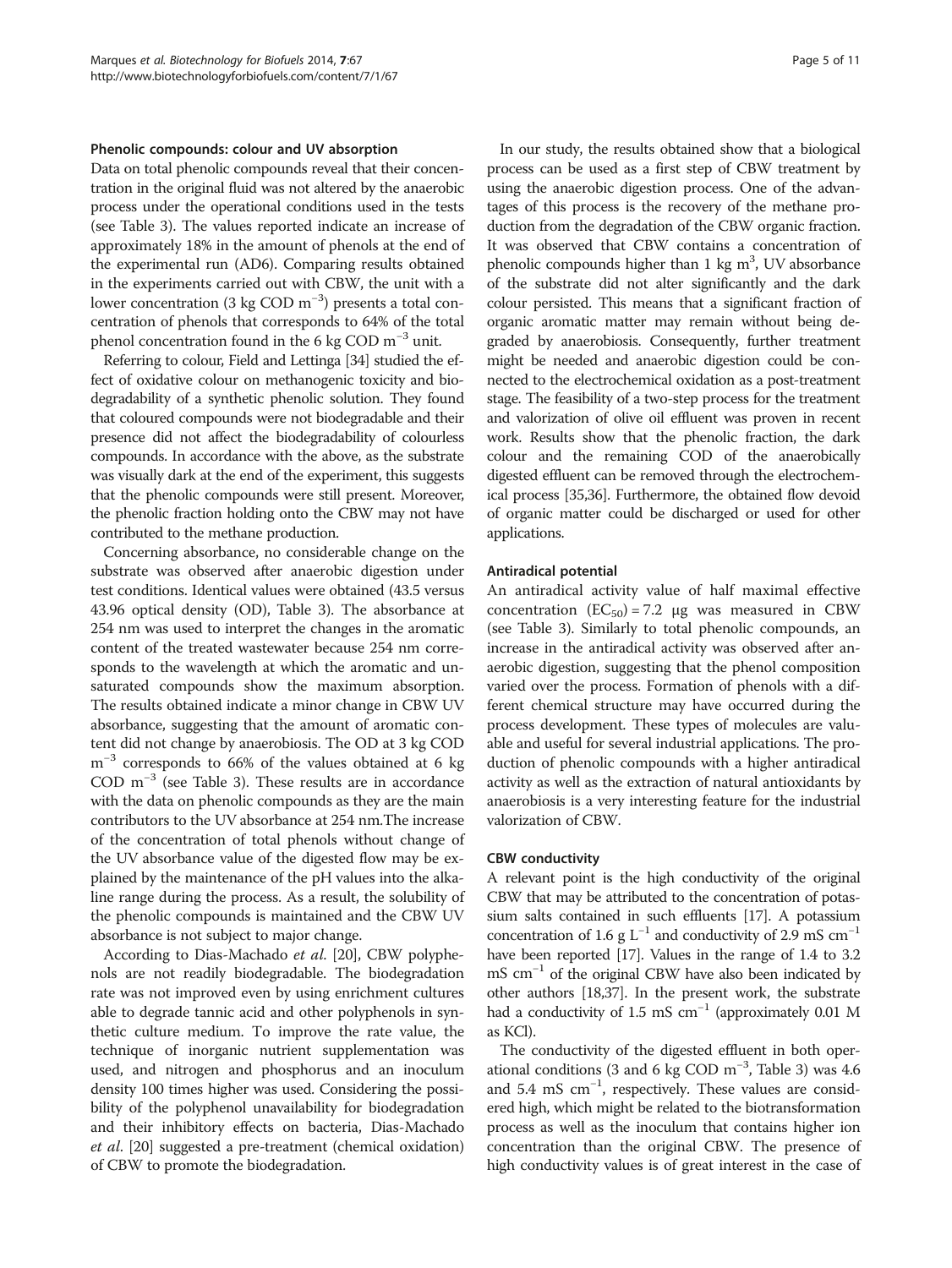the two-step process application, using the electrochemical oxidation as a post-treatment of anaerobic digestion. The required addition of electrolyte for the electrochemical process is decreased, or even avoided. This leads to a cheaper electrochemical phase and promotes the obtained recycle flow to the cork boiling process.

## Composition of phenolic compounds

Ten phenolic compounds (gallic acid, protocatechuic acid, caffeic acid, vanillic acid, syringic acid, ellagic acid, paracoumaric acid, ferulic acid, ortho-coumaric acid and transcinnamic acid) were identified by HPLC analysis in the cork processing wastewaters, inoculum (blank) and two different digested effluents. The quantitative evaluation of these compounds is reported in Table 4. The major component of the phenolic fraction of CBW is ellagic acid, at a concentration of 96.5  $\mu$ g mL<sup>-1</sup>, followed by gallic acid present in a much lower amount (19.5  $\mu$ g mL<sup>-1</sup>). The results obtained for the most representative phenolic compounds of CBW are quite different, but comparable to those reported in the literature [\[12,37\]](#page-9-0). Concerning the gallic, protocatechuic, vanillic and syringic acids, which belong to the benzoic acid family, it was observed that their amounts in treated samples differ from the original CBW and an increase was registered in the 6 kg COD m−<sup>3</sup> assay.

On the contrary, the phenolic compounds belonging to the hydroxycinnamic acid family (caffeic, para-coumaric, ferulic, ortho-coumaric and trans-cinnamic acid) showed in both assays (3 and 6 kg  $\text{COD } \text{m}^{-3}$ ) a significant decrease compared with those of CBW. However, there is an exception in the case of the ortho-coumaric acid concentration, which increased 19% in the 6 kg COD  $m^{-3}$  assay.

A particular observation must be made for the ellagic acid, which presents a concentration decrease of 57% (6 kg COD  $m^{-3}$  assay). Ellagic acid is distinguished from the other ten identified phenolic compounds in CBW

|  |  | Table 4 HPLC analysis of phenolic compounds in CBW experiments |  |
|--|--|----------------------------------------------------------------|--|
|--|--|----------------------------------------------------------------|--|

due to hydrophobicity and higher molecular weight (MW). Ellagic acid has a MW of 302.2 Da, which is high compared to less than 200 Da for the other CBW phenolic compounds. The capability of the anaerobic digestion process for removing large quantities of this compound is of great importance. Ellagic acid was described as the main soluble molecule contained in the CBW responsible for membrane fouling due to its strong hydrophobic interaction [[37](#page-9-0)]. Thus, the observed reduction of the ellagic acid content promotes a viscosity decrease of the CBW flow and allows the application of technologies such as ultrafiltration.

The additional production of valuable and useful molecules for several industrial applications is also possible after anaerobic digestion, which is another relevant aspect to consider. A similar increase in the total phenolic compounds concentration and antiradical activity was verified, indicating that the compounds with a higher industrial interest were formed. During the process, the concentration of the benzoic acid family (gallic, protocatechuic, vanillic and syringic acids) and ortho-coumaric acid improved. Phenolic compounds are significant components for the human diet due to their potential antioxidant activity, their ability to diminish oxidative stress-induced tissue damage resulting from chronic diseases and their potential utilization in cancer therapy [[38](#page-9-0)].

## Enzymatic activities

Table [5](#page-6-0) reports enzymatic activities of lipase, glucosidase, laccase, cellulase and xylanase in the original CBW, inoculum and digesters of the two operational conditions (AD3 and AD6). Lipases catalyze the hydrolysis of ester linkages in lipids and are therefore employed in food technology (mainly in the dairy industry) and also in the detergent, pharmaceutical, cosmetic and leather industries. Laccases exhibit low substrate specificity and good stability in the presence of various potentially denaturing agents, thus

| Phenolic compound ( $\mu$ g mL <sup>-1</sup> ) | <b>CBW</b>        | AD <sub>0</sub> | AD <sub>3</sub>  | AD <sub>6</sub>  |
|------------------------------------------------|-------------------|-----------------|------------------|------------------|
| Gallic acid                                    | $19.50 \pm 3.71$  | $4.17 \pm 0.26$ | $15.47 \pm 4.08$ | $22.43 \pm 3.97$ |
| Protocatechuic acid                            | $8.50 \pm 1.02$   | $0.64 \pm 0.09$ | $5.07 \pm 1.59$  | $9.82 \pm 1.33$  |
| Caffeic acid                                   | $2.14 \pm 0.15$   | $0.59 \pm 0.44$ | $1.15 \pm 0.21$  | $1.77 \pm 0.36$  |
| Vanillic acid                                  | $2.00 \pm 0.19$   | tr              | $1.15 \pm 0.37$  | $1.91 \pm 0.36$  |
| Syringic acid                                  | tr                | nd              | tr               | $1.10 \pm 0.99$  |
| Ellagic acid                                   | $96.50 \pm 11.50$ | $2.49 \pm 0.39$ | $22.3 \pm 3.48$  | $41.80 \pm 8.49$ |
| p-Coumaric acid                                | $4.10 \pm 0.26$   | $1.10 \pm 0.18$ | $1.77 \pm 0.28$  | $2.47 \pm 0.40$  |
| Ferulic acid                                   | $6.50 \pm 0.78$   | $1.02 \pm 0.08$ | $1.55 \pm 0.37$  | $5.60 \pm 0.98$  |
| o-Coumaric acid                                | $3.80 \pm 0.29$   | tr              | $1.17 \pm 0.32$  | $4.51 \pm 0.33$  |
| trans-Cinnamic acid                            | $3.70 \pm 0.37$   | $2.16 \pm 0.26$ | $2.10 \pm 0.29$  | $3.13 \pm 0.63$  |

Values presented as an average ± standard deviation. AD0, blank anaerobic digestion assay; AD3, anaerobic digestion assay at 3 kg COD m<sup>-3</sup> of CBW; AD6, anaerobic digestion assay at 6 kg COD m<sup>-3</sup> of CBW; CBW, cork boiling wastewater, reactor influent; HPLC, high performance liquid chromatography; nd, not detected; tr, traces.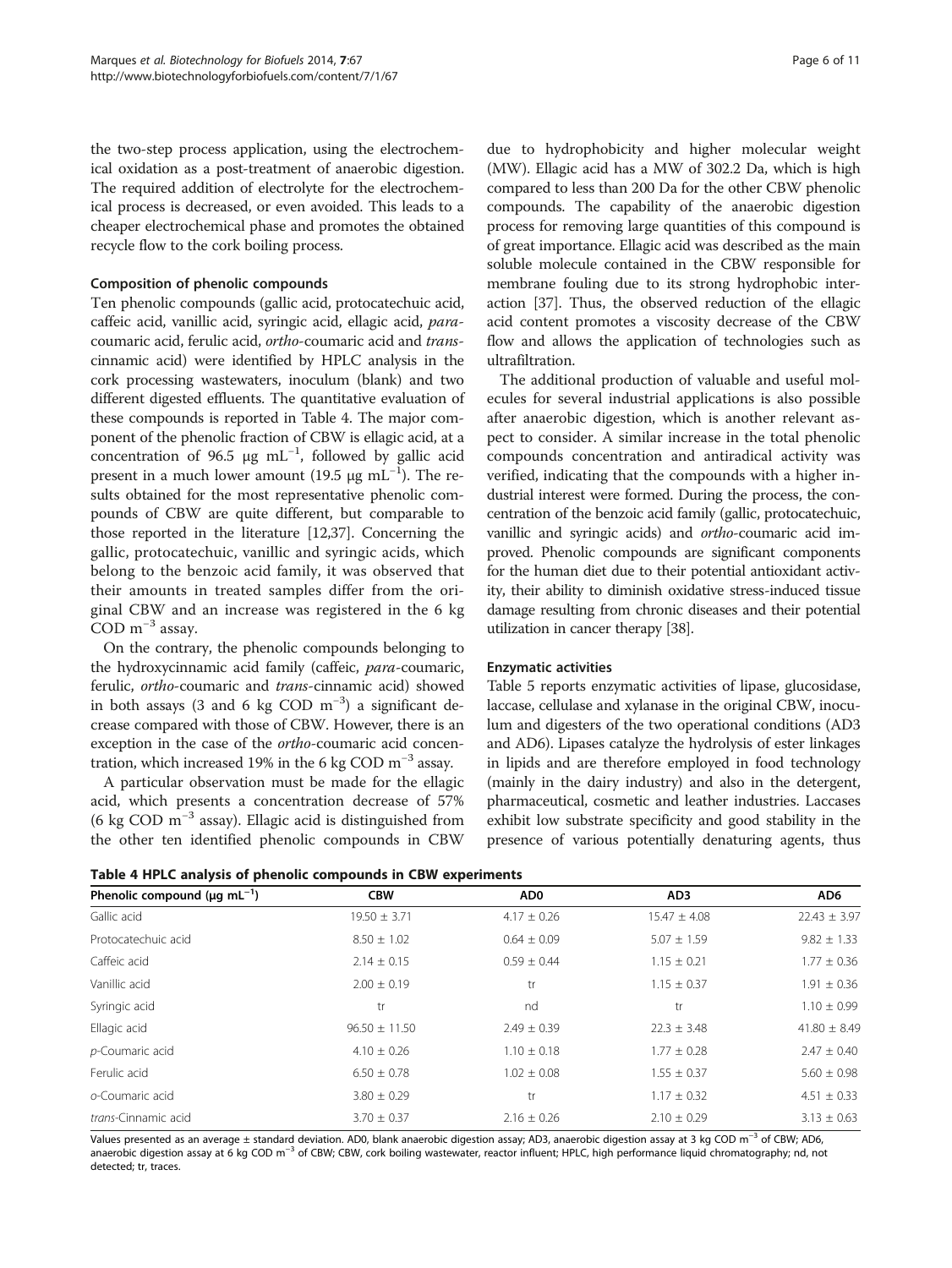<span id="page-6-0"></span>Table 5 Enzymatic activities in CBW experiments

| Enzymes (U mL $^{-1}$ ) | <b>CBW</b>    | AD0             | AD3                                                     | AD6 |
|-------------------------|---------------|-----------------|---------------------------------------------------------|-----|
| Lipase                  |               |                 | $3.63 + 0.04$ $0.83 + 0.01$ $0.66 + 0.02$ $0.84 + 0.01$ |     |
| <b>B-Glucosidase</b>    | tr            | $0.16 \pm 0.00$ | nd                                                      | tr  |
| Laccase                 |               |                 | $0.79 + 0.02$ $0.99 + 0.02$ $1.97 + 0.02$ $2.10 + 0.01$ |     |
| Cellulase               | $0.21 + 0.01$ | tr              | $0.08 \pm 0.00$ $0.12 \pm 0.00$                         |     |
| Xylanase                | tr            | nd              | $0.10 + 0.00$ $0.15 + 0.01$                             |     |

Values presented as an average  $\pm$  standard deviation. AD0, blank anaerobic digestion assay; AD3, anaerobic digestion assay at 3 kg COD m−<sup>3</sup> of CBW; AD6, anaerobic digestion assay at 6 kg COD m−<sup>3</sup> of CBW; CBW, cork boiling wastewater, reactor influent; nd, not detected; tr, traces.

suggesting their possible use in several applications. Glucosidases, cellulases and xylanases are enzymes that hydrolyze carbohydrates, and are utilized in the pulp and paper and food industries. One of the main applications of these enzymes is in the conversion of carbohydrates in biomass to fermentable sugars, and their use is essential for developing commercially competitive biological processes for making cellulosic ethanol.

Cork processing wastewater is an effluent containing several enzymatic activities, with lipase activity being the most representative (3.63 U mL−<sup>1</sup> ). Laccase and cellulase activities are also detected but with less occurrence. Concerning the process, a decrease of lipase activity is observed revealing that the greatest lipolytic capacity of CBW is lost during the anaerobic digestion. Identical values have been registered at the end of AD0 and AD6, while approximately 80% of this amount was recorded in AD3. β-Glucosidase activity has not been produced in all tests except in the case of the inoculum batch, presenting a value of 0.16 U mL<sup>-1</sup>. An interesting result is obtained for the laccase activity, which increased in both treated effluents. An increment of about 2.5-fold was registered at AD6. Regarding the complex carbohydrate hydrolyzing enzymes (cellulase and xylanase), using chromogenic substrates, the results of quantitative analyses showed an activity decreasing for cellulase and increasing for xylanase in both treated effluents as compared to the original CBW.

The production of enzymes with commercial interest offers an additional interesting opportunity for the biotechnological valorization of the effluent under study. The enzymes obtained by the wastewater treatments include lipases, laccases, carbohydrate hydrolyzing enzymes (glucosidases, cellulases and xylanases), and so on [[39](#page-9-0)]. Enzyme presence was already reported in processes using OMW as the substrate [\[40\]](#page-9-0). Comparatively, the original CBW contains fewer enzymes compared to OMW. Considering the present data (Table 5), it is possible to infer that CBW is characterized by the presence of lipase activity. In addition, it was observed that while the concentration of laccase activity was increased in the digested effluent by anaerobiosis, xylanase was formed during the process. The enzyme activities recorded during the anaerobic digestion are of great industrial interest as the enzymes may be utilized in several commercial applications, for example paper manufacturing, wine stabilization and wastewater treatment.

## Conclusions

The effluent from cork processing can be treated and valorized by a biological process such as anaerobic digestion. The energetic potential of CBW has direct application in cork processing operations, while the digested flow can be used in cork oak forests to increase the organic matter of the soil. In this work, a novel treatment and valorization approach to the toxic and recalcitrant CBW was developed.

Anaerobic digestion is mainly known as a technology dedicated to wastewater/residue treatment with an energy benefit. This work shows that in addition to energy, anaerobiosis should be regarded as a means of providing other interesting profits, due to its capacity in removing/ decreasing or increasing/forming various compounds.

In terms of CBW treatment, anaerobic digestion can be advantageously associated with other technological processes. The observed reduction of the ellagic acid content in CBW by anaerobiosis promotes a viscosity decrease of the flow and allows the application of technologies such as ultrafiltration. Moreover, the conductivity increase provides cheaper conditions to completely remove the remaining organic load, using electrochemical techniques as a posttreatment of anaerobic digestion. It also promotes the recycle flow to the cork industrial unit.

The energetic and agricultural values of CBW through anaerobic digestion result from the obtained methane and the increase of nutrient concentration in the digested substrate, respectively. The additional production of valuable and useful molecules for several industrial applications is another interesting aspect offered by anaerobic digestion. Identical increases in the total phenolic compound concentration and antiradical activity were obtained simultaneously by anaerobic digestion, indicating that compounds with a higher industrial interest were formed. During the process, the concentration of the benzoic acid family (gallic, protocatechuic, vanillic and syringic acids) and ortho-coumaric acid improved. An increase of enzyme activities was also registered and while laccase activity increased in the digested effluent by anaerobiosis, xylanase was formed in the process. These enzymes may find use in several commercial applications.

## Methods

## Experimental set-up and procedure

The biodegradability experiments were performed in closed vials with a total volume of  $35 \text{ cm}^3$  and a working volume of  $12.5 \text{ cm}^3$ . The inoculum was added to the vials at a final concentration of approximately 5 kg volatile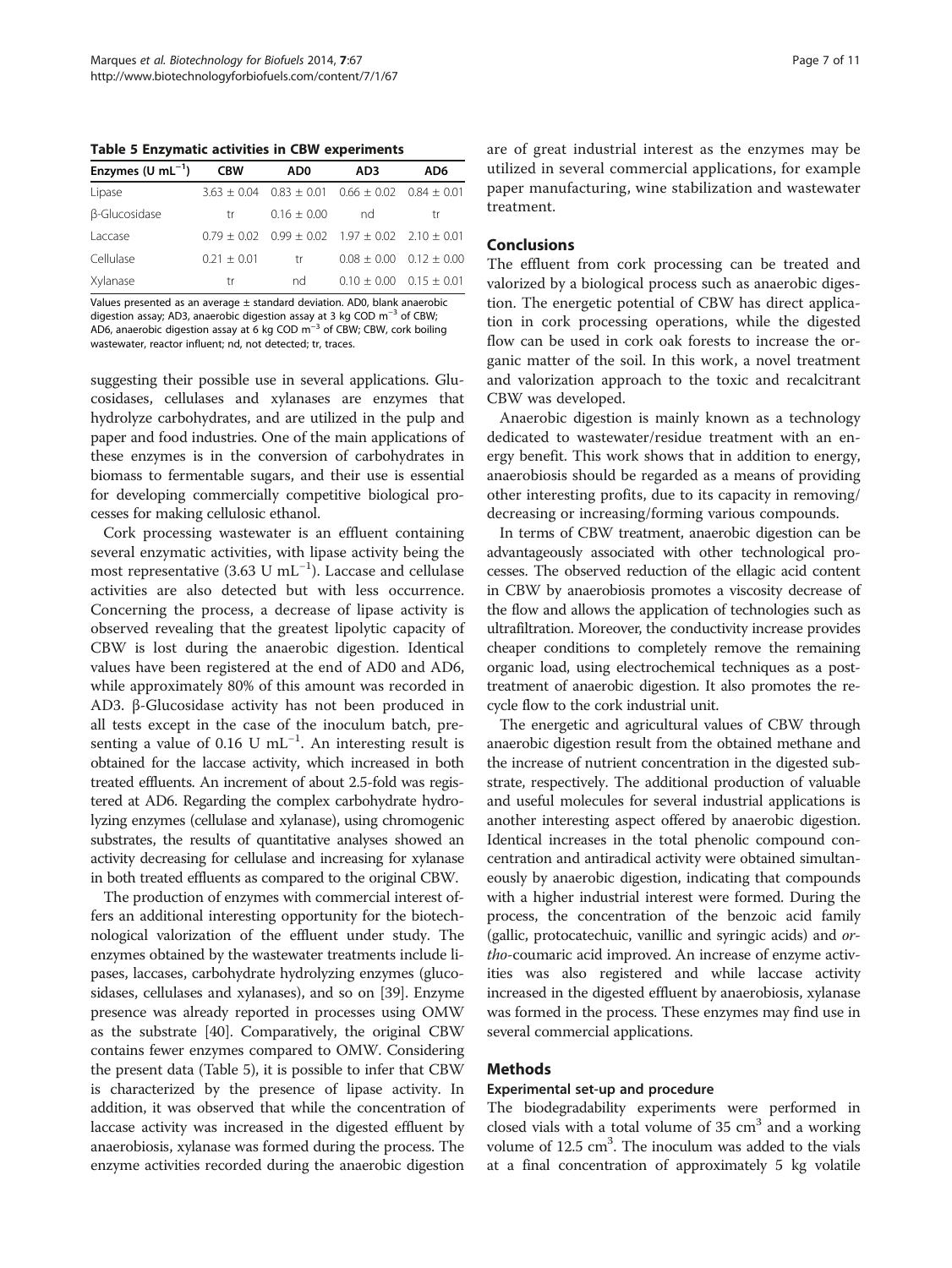suspended solids (VSS)  $m^{-3}$ . The basal medium was made up with demineralized water and sodium bicarbonate (3 kg  $m^{-3}$ ). The batch tests were performed, using the diluted CBW (50%) and the original that resulted into substrate concentrations of 3 and 6 kg COD  $m^{-3}$  (anaerobic digestion assay: AD3 and AD6, respectively). No substrate was added to the blank control units (anaerobic digestion assay: AD0). The batch vials were flushed with  $N_2$ , closed with a butyl rubber stopper and sealed after transferring the inoculum, the basal medium and the substrate. The tests were performed at 37°C, in triplicate. A handheld pressure transducer was used to measure the gas production throughout the experimental time. A volume of approximately 30 μL of biogas was released by each pressure measurement, which represented an insignificant fraction of the total biogas produced in the experiment. The applied technique was based on the method developed by the Microbiology Department of the National University of Ireland (Galway, Ireland), under the supervision of Professor Emer Colleran [\[41,](#page-9-0)[42\]](#page-10-0).

The methane accumulated in the vessel headspace was measured by gas chromatography, as described in the Analytical methods section, by collecting 500 μL of sample volume using a gas-tight syringe. Methane production was corrected for standard temperature and pressure (STP) conditions. The amount of methane produced was converted to its COD equivalent (mg COD-CH<sub>4</sub>) considering the biochemical methane potential (350 L CH<sub>4</sub> kg<sup>-1</sup> COD). The methane yield was expressed as the ratio between the methane produced and the COD added to the batch vials (m<sup>3</sup> CH<sub>4</sub> kg<sup>-1</sup> COD<sub>added</sub>).

## Inoculum and substrate

The sludge obtained from a hybrid reactor treating OMW, as described elsewhere, was used as the inoculum [\[23,24](#page-9-0)]. It was pre-incubated at 37°C in order to deplete the residual biodegradable organic material. The cork boiling effluent was obtained from a cork industry facility in Alcácer do Sal, Portugal. The substrate was stored at 4°C until use. CBW was characterized and the pH adjusted to neutral values (7.0 to 7.2) with NaOH before using. The CBW characteristics are summarized in Table [1](#page-2-0).

## Analytical methods

Total and soluble chemical oxygen demands (CODt and CODs, respectively) and total nitrogen were evaluated using Spectroquant® test kits (Merck, Whitehouse Station, NJ, USA), and total and volatile solids, and total and volatile suspended solids (TS, TV and TSS, VSS, respectively) were measured according to standard methods [\[43\]](#page-10-0). Conductivity was evaluated by a conductivity meter (EcoTestr, OAKTON Instruments, Vernon Hills, IL, USA). Total phenolic compound concentrations were expressed as mg of caffeic acid equivalent and were determined via a modified Folin–Ciocalteu method [\[44](#page-10-0)].

## Gas chromatography analysis

Gases were separated in a  $1/8" \times 3$  m Porapak® column (80 to 100 mesh) and analyzed with a thermal conductivity detector in a Varian 3800 chromatograph (Varian, Walnut Creek, CA, USA), with column, injector and detector at 50°C, 60°C and 100°C, respectively. VFA (acetate, propionate, butyrate, iso-butyrate, iso-valerate and valerate) were analyzed using a gas chromatograph (Hewlett-Packard 5890, Hewlett-Packard, Palo Alto, CA, USA), equipped with a flame ionization detector and a  $2 \text{ m} \times 2 \text{ mm}$  Carbopack B-DA/4% Carbowax 20 M (80 to 120 mesh) column. Helium was used as the carrier gas (30 mL min−<sup>1</sup> ), and the temperature of the column, injector and detector were 170°C, 175°C and 250°C, respectively.

## UV absorption

The UV-absorbing organic compounds in a sample absorbed UV light in proportion to their concentration [[45,46](#page-10-0)]. UV absorption was measured at 254 nm using a Cary 50 (Varian) spectrophotometer with a 1 cm path length quartz cell. Samples were centrifuged for 15 min at 3,500 rpm and the recovered supernatant was filtered through cellulose nitrate membrane filters (pore size of 0.45 μm) to control variations in UV absorption caused by particles [[15](#page-9-0)]. The samples were diluted with several amounts of distilled water (usually in a ratio 1:50) to a volume that could produce a UV absorbance between 0.05 and 0.95.

## Antiradical activity

The antiradical activity was defined as the amount of antioxidant (expressed as μg of total polyphenols) necessary to decrease the initial 2,2-diphenyl-1-picrylhydrazyl (DPPH) concentration by 50% ( $EC_{50}$  = efficient concentration). The antiradical activity of the raw and digested CBW was determined by a modification of the method described by von Gadow et al. [[47](#page-10-0)]. Briefly, 1 mL of a  $6 \times 10^{-5}$  M methanolic solution of DPPH was added to 10 mL of a methanolic solution of CBW samples mixed and placed in 1 cm glass cuvettes. The decrease in absorbance at 515 nm was determined continuously with data acquisition at 2 s intervals with a spectrophotometer Varian Cary 50 for 16 min (until the absorbance stabilized). The inhibition percentage (IP) of the DPPH radical by the phenolic compounds of the CBW extracts was calculated according to the formula:

$$
IP~=~[(AC(0)-AC(t))/AC(0)]\times 100
$$

where  $AC(0)$  is the absorbance of the control at  $t =$ 0 min and  $AC(t)$  is the absorbance of the reaction solution at  $t = 16$  min [\[48](#page-10-0)].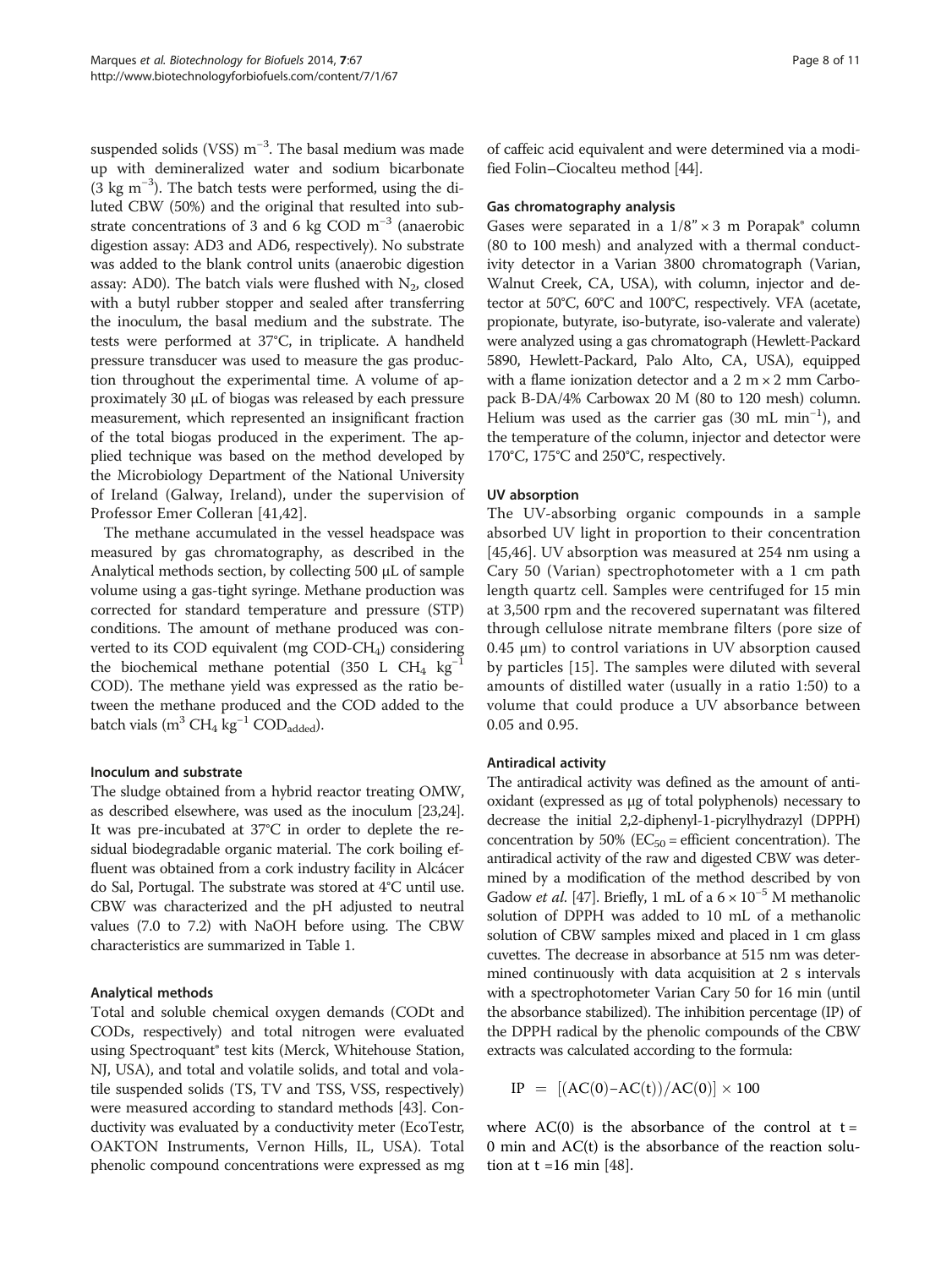#### HPLC analysis of phenolic compounds

Aliquots of 0.1 mL of each sample were diluted in 5 mL of acid methanol (70:29:1 of methanol:water:HCl) and incubated at 37°C for 30 min in a rotary shaker. The suspension was centrifuged for 15 min at 3,500 rpm, and the supernatant was recovered and used for polyphenol assay. HPLC/UV analysis of single phenolic compounds was performed utilizing a  $250 \times 4.6$  mm (5 µm) C18 Hypersil column (Thermo Electron Corporation, Bellefonte, PA, USA), used with a SecurityGuard precolumn (Phenomenex, Macclesfield, UK) and a C18 cartridge in combination with a ThermoFinnigan Surveyor HPLC system (solvent degasser, quaternary pump, thermostatically controlled column oven set at 25°C, a photodiode array detector set to collect overall data from 200 to 600 nm, and selected wavelengths of 230, 254 and 280 nm). The solvent flow rate was 0.9 mL min−<sup>1</sup> and the mobile phase was a four-step linear solvent gradient system (0 to 30 min, 10% B; 30 to 35 min, 55% B; 35 to 40 min, 100% B; 40 to 45 min, 100% B) using 2% acetic acid in water as solvent A and 0.5% acetic acid in 50% acetonitrile as solvent B. Identification of phenolic compounds in the CBW extracts was performed by HPLC-UV, comparing the relative retention times and UV spectra with those of standard solutions [\[49\]](#page-10-0).

#### Enzyme assays

Lipase activity was estimated using a spectrophotometric assay with  $p$ -nitrophenyllaurate ( $p$ NPL) as a substrate, which was dissolved in acetonitrile at a concentration of 10 mM. Subsequently, ethanol and 50 mM potassium phosphate buffer (pH 7.5) were added to a final composition of 1:4:95 (v/v/v) of acetonitrile:ethanol:buffer, respectively [[50\]](#page-10-0). The CBW samples were centrifuged at 12,000 rpm for 5 min and 0.05 mL of the supernatant was added to the substrate solution (0.95 mL). The mixture was then incubated at 37°C. After 5 min, enzyme activity was measured by monitoring the change in absorbance at 405 nm that represents the amount of released p-nitrophenol (pNP). All measurements were carried out under first-order reaction conditions, that is, with the catalyst in excess of ester. One unit of lipase activity is defined as the amount of enzyme releasing 1 μmol *p*NP per min under the assay conditions ( $ε<sub>405</sub> =$ 16,860 M−<sup>1</sup> cm−<sup>1</sup> ). β-Glucosidase activity was estimated with a similar method using a spectrophotometric assay with *p*-nitrophenyl-β-D glucopyranoside ( $pNPG$ ) as a substrate, which was dissolved in distilled water at a concentration of 5 mM. The CBW samples were centrifuged at 12,000 rpm for 5 min, and 0.05 mL of the supernatant was added to a mixture containing 0.5 mL of 100 mM potassium phosphate buffer (pH 7.5), 0.2 mL of substrate solution and 0.25 mL of distilled water. The mixture was incubated at 37°C. After 15 min, enzyme activity was measured by monitoring the change in

absorbance at 405 nm that represents the amount of released pNP. One unit of β-glucosidase activity is defined as the amount of enzyme releasing 1  $\mu$ mol  $pNP$  per min under the assay conditions ( $\varepsilon_{405}$  = 16,860 M<sup>-1</sup> cm<sup>-1</sup>).

Laccase activity was determined by oxidation of 2,2' azino-bis(3-ethylbenzthiazoline-6-sulfonic acid) (ABTS) as a substrate. The reaction mixture contained 0.1 mL of 20 mM ABTS in distilled water, 0.1 mL of 0.1 M sodium acetate buffer (pH 5.0),  $0.05$  mL of  $CuSO<sub>4</sub>$ ,  $20$  mM 0.74 mL of distilled water and 0.01 mL of sample supernatant centrifuged at 12,000 rpm for 5 min. The mixture was incubated at 37°C for 5 min. Oxidation of ABTS was followed by an absorbance increase at 420 nm. The enzyme activity was expressed in units defined as the amount of enzyme oxidizing 1 µmol of ABTS  $min^{-1}$  $(\epsilon_{420} = 36,000 \text{ M}^{-1} \text{ cm}^{-1})$  [\[51\]](#page-10-0). Concerning the carbohydrate hydrolyzing enzymes (cellulase and xylanase), quantitative enzymatic analyses were performed based on the use of chromogenic substrates that allowed the quantification of the units of the enzymes present in the samples.

Cellulase activity was evaluated at 50°C and pH 7.5 utilizing as substrate the Azo-carboxymethylcellulose (Azo-CMC) dyed with RemazolBrilliant Blue R(RBB) [[52](#page-10-0)]. Next, 150  $\mu$ L of the samples were incubated with 150 μL of substrate for 10 min at 40°C. After the incubation, 700 μL of ethanol was added and the mixture was maintained at room temperature for 10 min. The samples were centrifuged at 12,000 rpm for 10 min and the enzyme activity was evaluated by monitoring the change in absorbance at 590 nm. The unit of cellulase activity, in the assay conditions, was determined by reference to a standard curve of Trichoderma sp. enzyme on Azo-CMC.

Xylanase activity was evaluated at 50°C and pH 7.5 utilizing as substrate the RBB-xylan. Next, 150 μL of the samples were incubated with 150 μL of substrate for 10 min at 40° C. After the incubation, 700 μL of n-propanol was added and the mixture was maintained at room temperature for 5 min. The samples were centrifuged at 12,000 rpm for 10 min and the enzyme activity was evaluated, as in the cellulase assay, by monitoring the change in absorbance at 590 nm. One unit of xylanase activity is defined as the amount of enzyme required to release one μmol of Dxylose reducing sugar equivalents per minute from wheat arabinoxylan in the assay conditions.

### Abbreviations

ABTS: 2,2'-Azino-bis(3-ethylbenzthiazoline-6-sulfonic acid; AD: Anaerobic digestion; BOD: Biological oxygen demand; CBW: Cork boiling wastewater; CHP: Combined heat and power; CMC: Carboxymethyl cellulose; COD: Chemical oxygen demand; DPPH: 2,2-Diphenyl-1-picrylhydrazyl; EC<sub>50</sub>: Half maximal effective concentration; HPLC: High performance liquid chromatography; IP: Inhibition percentage; MW: Molecular weight; OD: Optical density; OMW: Olive mill wastewater; pNP: p-Nitrophenol; pNPG: p-Nitrophenyl-β-D glucopyranoside; pNPL: p-Nitrophenyl laurate; RBB: Remazol Brilliant Blue R; STP: Standard temperature and pressure; TOC: Total organic carbon; TS: Total solids; TSS: Total suspended solids; VFA: Volatile fatty acid; VS: Volatile solids; VSS: Volatile suspended solids.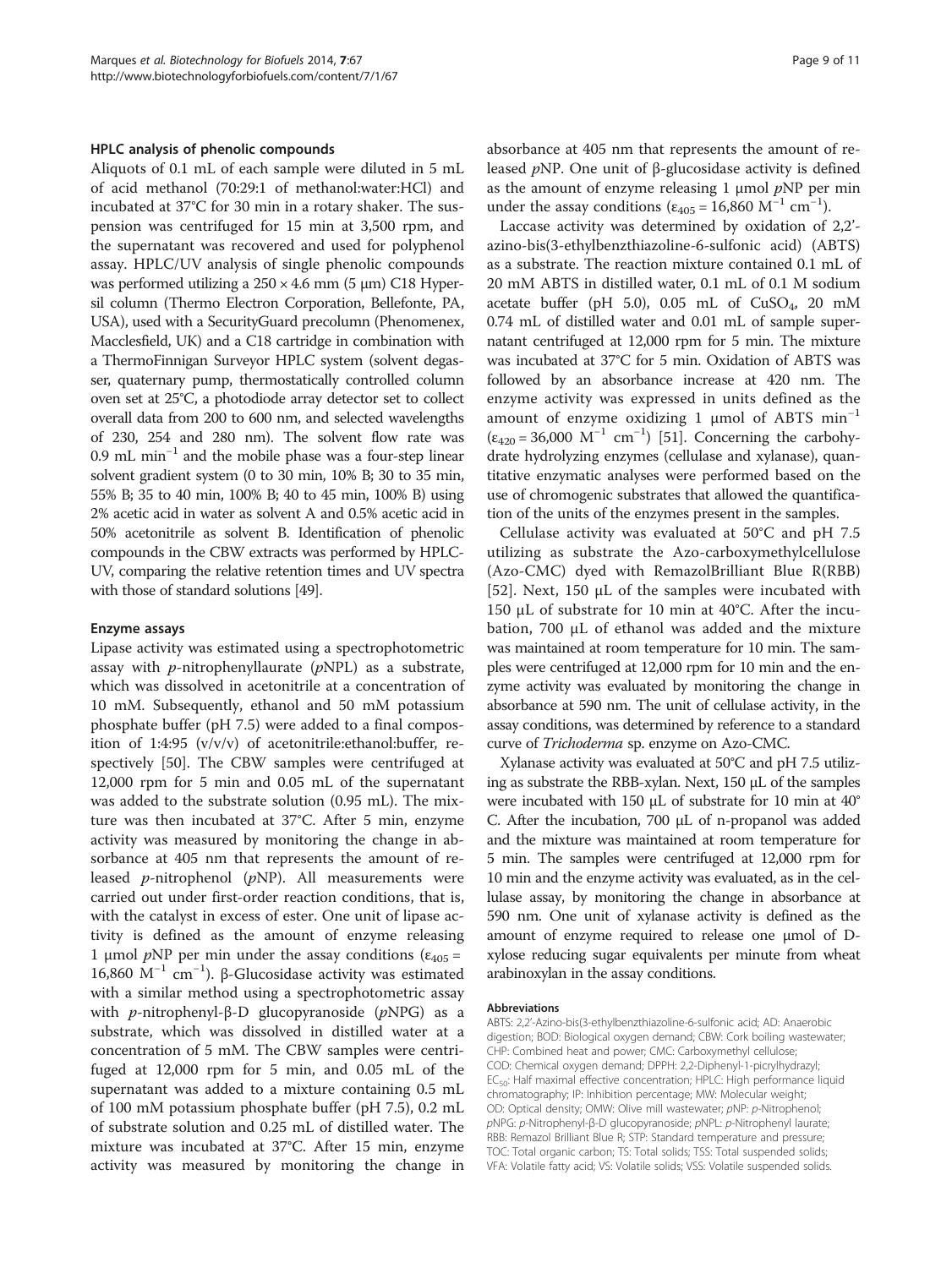#### <span id="page-9-0"></span>Competing interests

The authors' declare that they have no competing interests.

#### Authors' contributions

IPM conceived of the study, designed the anaerobic reactor and the experiments, supervised the work, collaborated in the evaluation of the data and drafted the manuscript. LG was involved in the CBW sample collection, wrote part of the manuscript related to the cork sector/industry and assisted in drafting the manuscript. FLC performed the experimental research on biomolecules, participated in the designed experiments, collaborated in the evaluation of the data, wrote part of the manuscript related to the biomolecule evaluation and assisted in drafting the manuscript. All authors critically revised the draft, and read and approved the final manuscript.

#### **Acknowledaments**

The authors gratefully acknowledge the technical assistance of DiogoNeves during volatile fatty acid analyses and Dr Giovanni Del Monaco for the HPLC analysis and antiradical activity determinations.

#### Author details

<sup>1</sup> Laboratório Nacional de Energia e Geologia, I.P., Estrada do Paço do Lumiar 22, Lisboa 1649-038, Portugal. <sup>2</sup>Istituto di Bioscienze e Biorisorse, CNR, Via Pietro Castellino 111, Napoli 80131, Italia.

#### Received: 15 July 2013 Accepted: 31 March 2014 Published: 24 April 2014

#### References

- 1. Associação Portuguesa de Cortiça (APCOR): A Produção Suberícola. Santa Maria de Lamas: APCOR; 2010. www.apcor.pt/artigo/289.htm.
- 2. Gil L: Cortiça: Produção, Tecnologia e Aplicação. Lisbon: Instituto Nacional de Engenharia, Tecnologia e Inovação; 1998.
- 3. Gil L: Cortiça da Produção à Aplicação. Seixal: Camara Municipal do Seixal; 2005.
- 4. Ré A, Rodrigues AM, Quintino V: Acute toxicity testing with the European estuarine amphipod Corophium multisetosu. Hydrobiologia 2007, 587:89–99.
- 5. Mendonça E, Picado A, Silva L, Anselmo AM: Ecotoxicological evaluation of cork-boiling wastewaters. Ecotoxicol Environ Saf 2007, 66:384–390.
- 6. Bernardo M, Santos A, Cantinho P, Minhalma M: Cork industry wastewater partition by ultra/nanofiltration: a biodegradation and valorisation study. Water Res 2011, 45:904–912.
- 7. Benítez FJ, Acero JL, Leal AI, González M: The use of ultrafiltration and nanofiltration membranes for the purification of cork processing wastewater. J Hazard Mater 2009, 162:1438–1445.
- 8. Benítez FJ, Acero JL, Leal AI: Treatment of wastewaters from the cork process industry by using ultrafiltration membranes. Desalination 2008, 229:156–169.
- 9. Geraldes V, Minhalma M, Pinho MN, Anil A, Ozgunay H, Bitlisli BO, Sari O: Nanofiltration of cork wastewaters and their possible use in leather industry as tanning agents. Pol J Environ Stud 2009, 18:353–357.
- 10. Oliveira J, Nunes M, Santos P, Cantinho P, Minhalma M: Cork processing wastewater treatment/valorisation by nanofiltration. Water Res 2009, 11:224–228.
- 11. Teixeira ARS, Santos JLC, Crespo JG: Sustainable membrane-based process for valorisation of cork boiling wastewaters. Sep Purif Technol 2009, 66:35–44.
- 12. Minhalma M, de Pinho MN: Flocculation/flotation/ultrafiltration integrated process for the treatment of cork processing wastewaters. Environ Sci Technol 2001, 35:4916–4921.
- 13. Benítez FJ, Acero JL, Leal AI, Francisco JR: Ozone and membrane filtration based strategies for the treatment of cork processing wastewaters. J Hazard Mater 2008, 152:373–380.
- 14. Lan BY, Nigmatullin R, Puma GL: Ozonation kinetics of cork-processing water in a bubble column reactor. Water Res 2008, 42:2473–2482.
- 15. Acero JL, Benitez FJ, Beltran De Heredia J, Leal AI: Chemical treatment of cork-processing wastewaters for potential reuse. J Chem Technol Biotechnol 2004, 79:1065–1072.
- 16. Pintor AMA, Vilar VJP, Boaventura RAR: Decontamination of cork wastewaters by solar-photo-Fenton process using cork bleaching wastewater as  $H_2O_2$  source. Sol Energ 2011, 85:579-587.
- 17. Vilar VJP, Maldonado MI, Oller I, Malato S, Boaventura RAR: Solar treatment of cork boiling and bleaching wastewaters in a pilot plant. Water Res 2009, 43:4050–4062.
- 18. Beltran De Heredia J, Domínguez JR, López R: Treatment of cork process wastewater by a successive chemical-physical methods. J Agric Food Chem 2004, 52:4501–4507.
- 19. del Castilho I, Hernandez P, Lafuente A, Rodriguez-Llorente ID, Caviedes MA, Paiuelo E: Self-bioremediation of cork-processing wastewaters by (chloro) phenol-degrading bacteria immobilised onto residual cork particles. Water Res 2012, 46:1723-1734.
- 20. Dias-Machado M, Madeira LM, Nogales B, Nunes OC, Manaia M: Treatment of cork boiling wastewater using chemical oxidation and biodegradation. Chemosphere 2006, 64:455–461.
- 21. Mendonça E, Pereira P, Martins A, Anselmo AM: Fungal biodegradation and detoxification of cork boiling wastewaters. Eng Life Sci 2004, 4:144-149.
- 22. Benítez FJ, Acero JL, Garcia J, Leal AI: Purification of cork processing wastewaters by ozone, by activated sludge, and by their two sequential applications. Water Res 2003, 37:4081–4090.
- 23. Gonçalves MR, Freitas P, Marques IP: Bioenergy recovery from olive mill effluent in a hybrid reactor. Biomass Bioenergy 2012, 39:253–260.
- 24. Sampaio MA, Gonçalves MR, Marques IP: Anaerobic digestion challenge of raw olive mil wastewater. Bioresour Technol 2011, 100:10810–10818.
- 25. La Cara F, Ionata E, Del Monaco G, Marcolongo L, Gonçalves MR, Marques IP: Olive mill wastewater anaerobically digested: Phenolic compounds with antiradical activity. Chem Eng Trans 2012, 27:325–330.
- 26. Malico I, Arribas Hernández J, Marques IP: From waste to energy. What is the current contribution of the Portuguese biogas? In Portugal: Economic, Political and Social Issues. Edited by Bento-Gonçalves A, Vieira A. Hauppauge, NY: Nova Science Publishers, Inc; 2012.
- 27. Miguel F, Marques IP, Malico I: Biogas in Portugal: status and public policies in an European context. Energy Policy 2012, 43:267-274.
- Santos A, Bernardo M, Vespeira C, Cantinho P, Minhalma M: Cork industry wastewater characterization: assessment of the biodegradability, reuse and of the relationship between BOD, COD and tannins with TOC. Journal of Water Reuse and Desalination 2012, 2:33–39.
- 29. Anselmo AM, Gil L, Mendonça E: Águas residuais de cozedura da cortiça caracterização e perspectiva ambiental. Água e Ambiente 2001, 35:1–4.
- 30. Marques IP, Goncalves M, Gil L: Cork boiling wastewater management by anaerobic digestion. In Proceedings of the 4th International Conference on Engineering for Waste and Biomass Valorisation. 10-13 September 2012. Edited by Nzihou A, Castro F. Porto, Portugal; 2012:495.
- 31. Chen Y, Cheng JJ, Creamer KS: Inhibition of anaerobic digestion process: a review. Bioresour Technol 2008, 99:4044–4064.
- 32. Yazici R, Sekman E, Top S, Varank G, Bilgili MS: Degradation of phenolic compounds in aerobic and anaerobic landfills: a pilot scale study. Waste Manag Res 2012, 30:1-9.
- 33. Schink B, Philipp B, Müller J: Anaerobic degradation of phenolic compounds. Naturwissenschaften 2000, 87:12–23.
- 34. Field JA, Lettinga G: The effect of oxidative coloration on the methanogenic toxicity and anaerobic biodegradability of phenols. Biol Waste 1989, 29:161–179.
- 35. Marques IP, Correia JP, Gonçalves MR: Process for the complete treatment of effluents of the olive oil mills in two steps. Patent 2012, 105780: (applied on 18 June 2012; published on 31 December 2012; granted on 20 August 2013.
- 36. Gonçalves MR, Correia JP, Marques IP: Electrochemical mineralization of anaerobically digested olive mill wastewater. Water Res 2012, 46:4217–4225.
- 37. Minhalma M, De Pinho MN: Tannic-membrane interactions on ultrafiltration of cork processing wastewaters. Sep Purif Technol 2001, 22–3:479–488.
- Khadem S, Marles RJ: Monocyclic phenolic acids; hydroxy- and polyhydroxybenzoic acids: occurrence and recent bioactivity studies. Molecules 2010, 15:7985–8005.
- 39. Crognale S, D'Annibale A, Federici F, Fenice M, Quaratino D, Petruccioli M: Olive oil mill wastewater valorisation by fungi. J Chem Tech Biotechnol 2006, 81:1547–1555.
- 40. Marques IP, Ionata E, Marcolongo L, Sampaio M, Del Monaco G, La Cara F: Olive mill wastewaters anaerobic bioreactor effluents: a source of valuable biomolecules and enzymes. In Proceedings of Symposium "Olive Oil Mills Wastes and Environmental Protection",16 to 18 October 2012. Chania: Soil Science Institute, Athens, Greece; 2012:246–252.
- 41. Colleran E, Concannon F, Golden T, Geoghrgan F, Crumlish B, Killilea E, Henry M, Coates J: Use of methanogenic activity tests to characterize